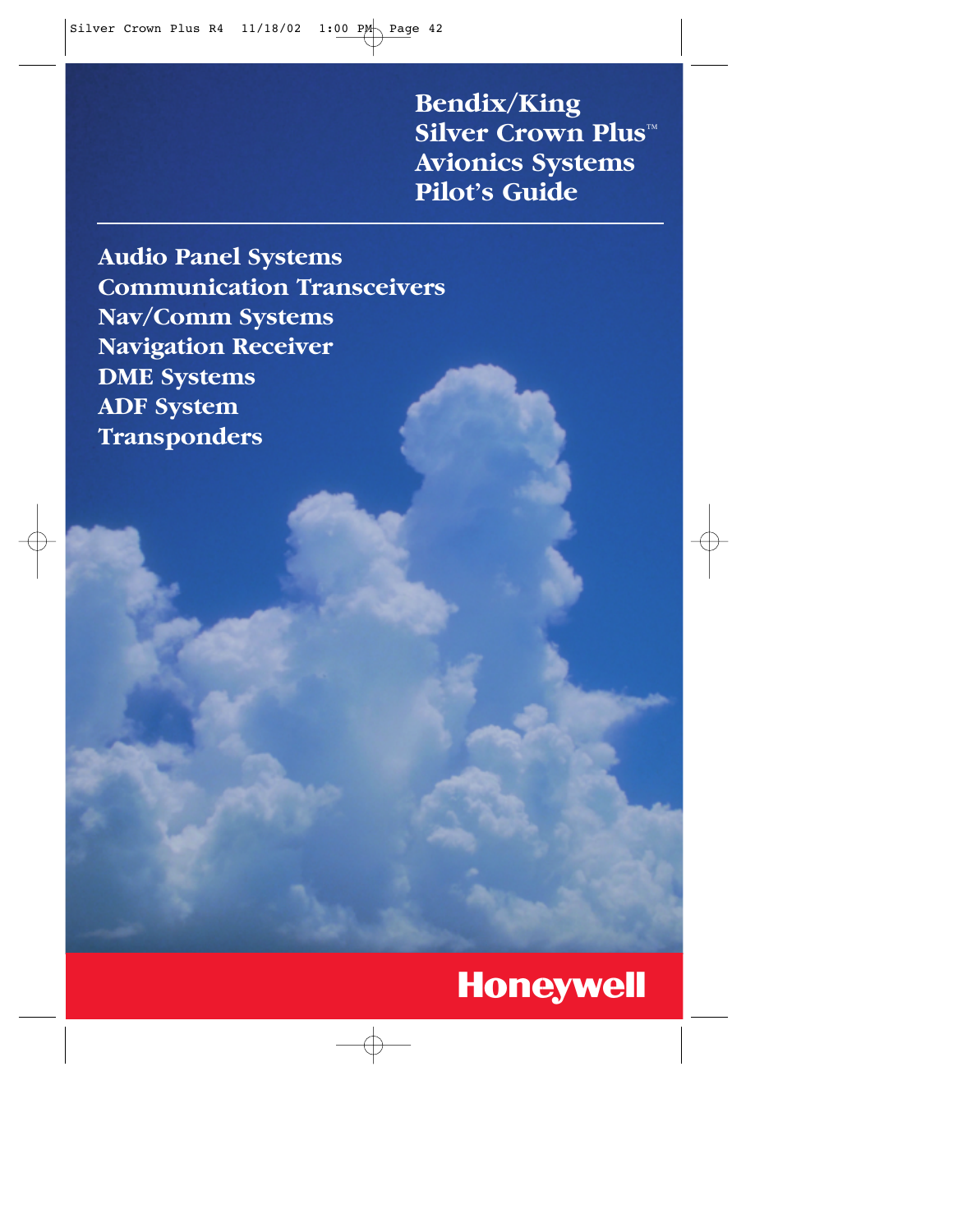The information contained in this manual is for reference use only. If any information contained herein conflicts with similar information contained in the Airplane Flight Manual Supplement, the information in the Airplane Flight Manual Supplement shall take precedence.

### **WARNING**

Prior to export of this document, review for export license requirement is needed.

### **COPYRIGHT NOTICE**

©1998 - 2002 Honeywell International Inc. All rights reserved.

Reproduction of this publication or any portion thereof by any means without the express written permission of Honeywell International Inc. is prohibited. For further information contact the Manager, Technical Publications; Honeywell Business & General Aviation; One Technology Center; 23500 West 105th Street; Olathe, Kansas 66061. Telephone: (913) 782-0400.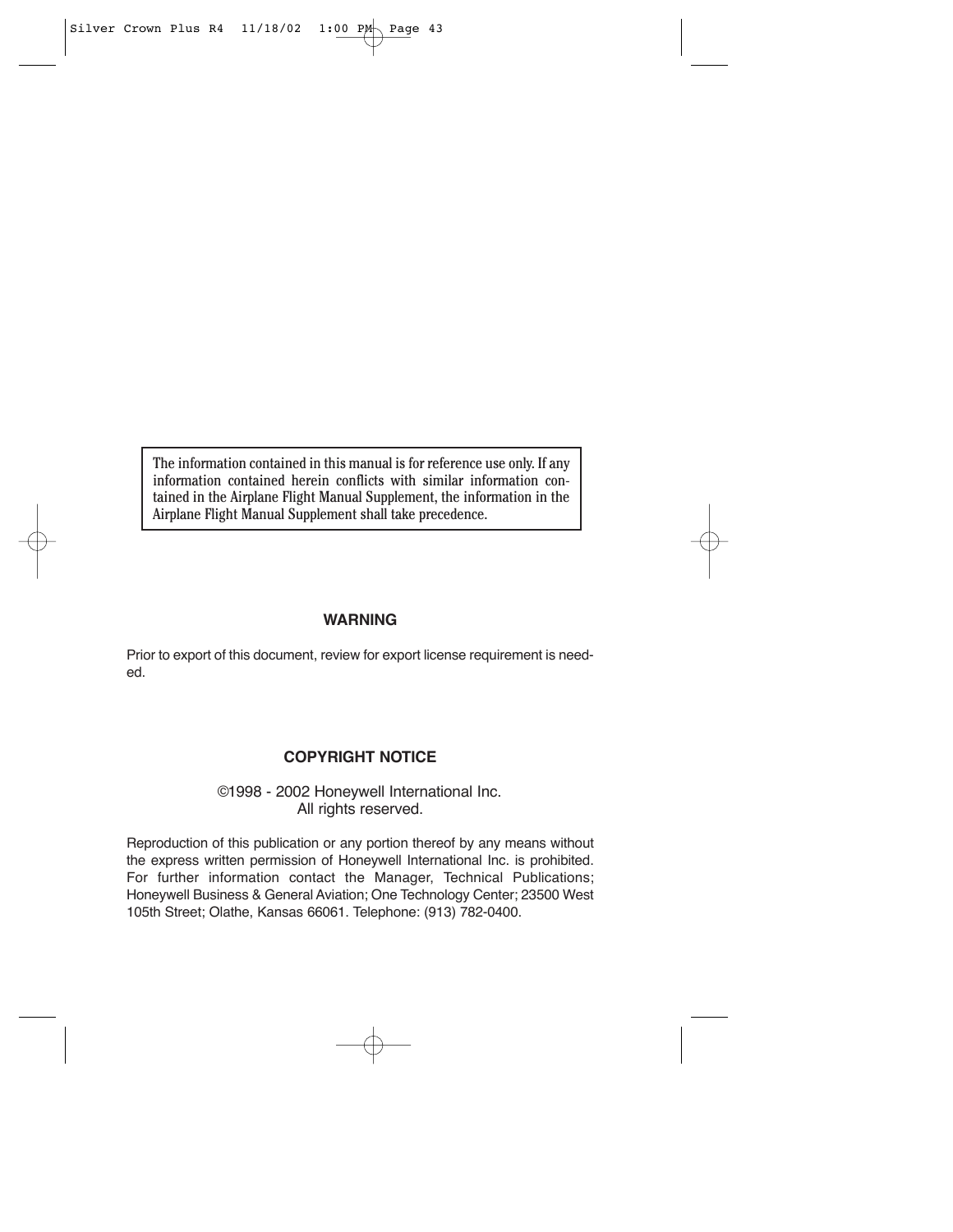# *KN 62A and KN 64 TSO'd Silver Crown Digital DMEs*

# **Operating the KN 62A and KN 64 DMEs**



# **Operation**

Turn on the unit only after engine start-up. Also, turn avionics off prior to engine shut-down. These simple precautions should be practiced with all avionics. It will protect the solid-state circuitry from short duration high voltage spikes and extend the operational life of your avionics.

The 3-position function switch determines both the information displayed and the channeling source.

Place the function switch on Frequency (FREQ). The unit is channeled internally with its own two concentric frequency selection knobs. The smaller of the two knobs has an "in" and an "out" position. When in the "in" position, this smaller knob changes the 0.1 MHz digit (0.0, 0.1, 0.2, etc.). When pulled "out", it adds 0.05 MHz to the frequency and tunes in 0.1 MHz steps (0.05, 0.15, 0.25, etc.). Pushing the smaller knob "in" subtracts 0.05 MHz from the displayed frequency. The outer, larger knob changes the larger digits (1 MHz, 10 MHz). In FREQ mode, the unit will display distance and the selected frequency. (See Figure 19.)



*FIGURE 19. Distance/Frequenc. FREQ Mode.*

Now move the function switch to the Groundspeed/Time-to-Station (GS/T) position. The unit will hold the internally selected frequency and will display distance, groundspeed and time-to-station. (See Figure 20.)



*FIGURE 20. Distance/Groundspeed/TTS GS/T Mode.*

Rotating the frequency selector will have no effect on the display, because the DME is in "Frequency Hold". This frequency hold feature in the GS/T mode prevents accidental rechanneling of the DME when the frequency is not displayed.

Place the function switch in the Remote\* (RMT) position, and your DME will be channeled when you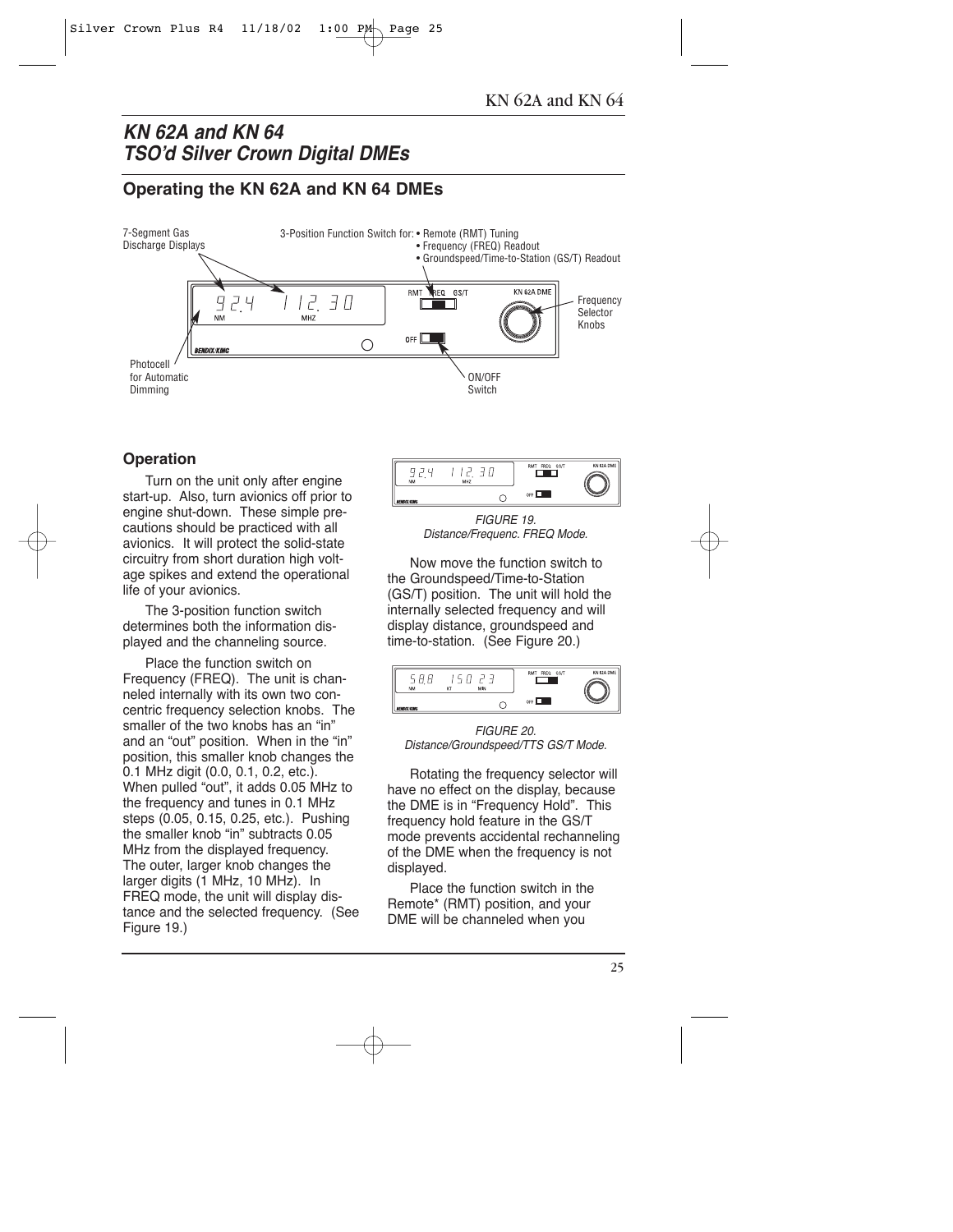select your NAV frequency on the NAV receiver. Search time is usually about one second. When the unit locks on a ground station, it will display distance, groundspeed and time-to-station. (See Figure 21.)



*FIGURE 21. Distance/Groundspeed/TTS RMT Mode.*

Prior to lock on, "dashes" will be displayed. (See Figure 22.)



*FIGURE 22. Prior to Lock On.*

Note that you may have two frequencies available at all times (one remotely selected on the NAV receiver and one internally selected with the unit's controls).

\*Remote channeling requires wiring to the NAV receiver.

### **Operational Notes**

The KN 62A and KN 64 have an audio output for use in identifying the DME ground station being received. The audio level is preset at the factory, but may be easily adjusted through the top cover.

The unit electronically converts to distance the elapsed time required for signals to travel to and from the ground station. This distance is then indicated in nautical miles on the Distance/ Speed/Time-to-Station display. This distance, commonly referred to as slant range distance, should not be confused with actual along-the-ground distance. The difference between actual ground distance and slant range is least at low

altitude and/or long range. If the range is three times the altitude or greater, error is negligible.

The effective range of DME depends on many factors, most important being the altitude of the aircraft. Other contributing factors are the location and elevation of the station, DME transmitter power output, and receiver sensitivity.

The groundspeed feature incorporated in the unit measures the rate of change in DME slant range distance with time. This speed is then read from 0 to 999 knots in 1 knot increments. To obtain accurate groundspeed, the aircraft must be tracking directly to or from the station. To obtain accurate time to station, the aircraft must be tracking directly to the station.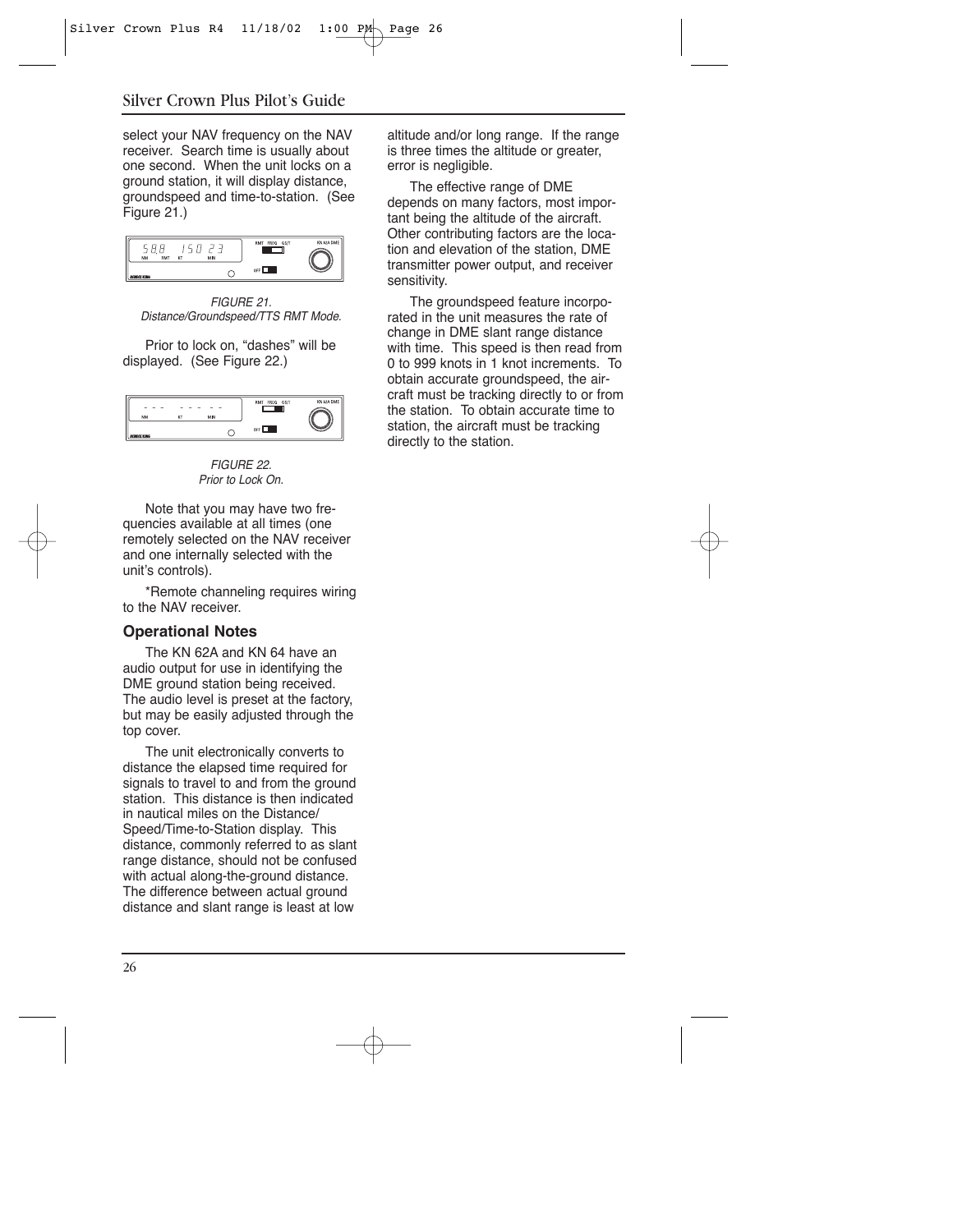# *KR 87 Silver Crown ADF System*

# **Operating the KR 87**

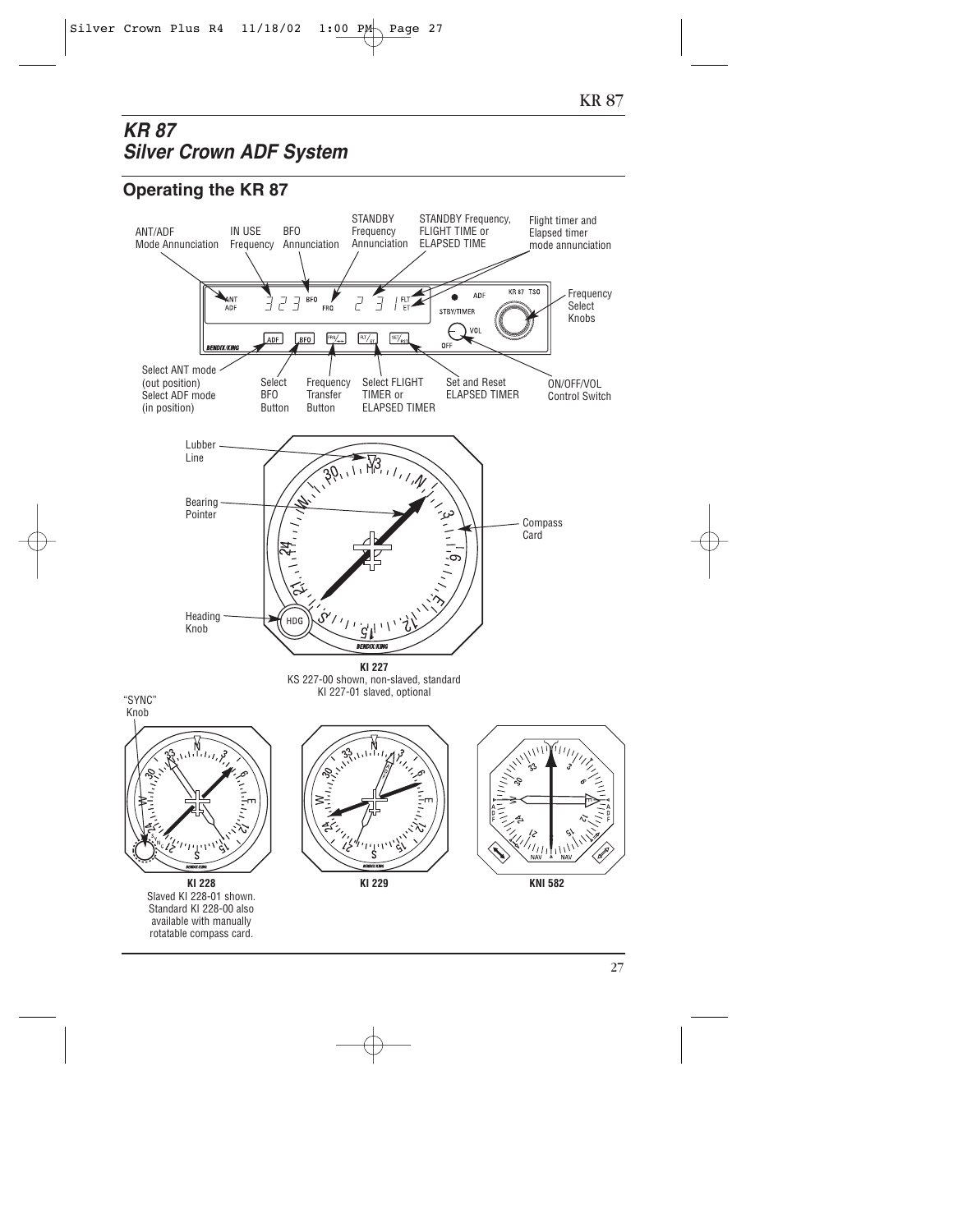### **Turn-on**

Rotate the ON/OFF/VOL knob clockwise from the detented "OFF" position. The unit will be activated and will be ready to operate. Rotation of this control also adjusts audio volume. The KR 87 has "audio muting" which causes the audio output to be muted unless the receiver is locked on a valid station.

## **Frequency Selection**

The active frequency (to which the ADF is tuned) is displayed in the left side of the window at all times. A standby frequency is displayed in the right side when "FRQ" is annunciated. The standby frequency is placed in "blind" memory when either FLT (Flight Time) or ET (Elapsed Time) mode is selected.

With "FRQ" annunciated, the standby frequency is selected using the frequency select knobs which may be rotated either clockwise or counterclockwise. Pull the small inner knob out to tune 1's. Push the smaller inner knob in to tune 10's. The outer knob tunes the 100's and the 1000's up to 1799.

The standby frequency selected may then be put into the active window by pressing the "FRQ" button. The standby and active frequencies will be exchanged (flip-flopped), the new frequency will become active, and the former active frequency will go into standby.

# **Operating Modes**



Antenna (ANT) mode is selected and annunciated when the "ADF" button is in the "out" position. ANT provides improved audio reception from the station tuned and is usually used for identification. The bearing pointer in the KI 227 indicator will be deactivated

and immediately turn to the 90° relative position and remain there during ANT reception.



The ADF mode is selected and annunciated when the "ADF" button is in the depressed position. ADF activates the bearing pointer in the KI 227 indicator, causing it to move without hesitation to point in the direction of the station relative to the aircraft heading. The compass card on the KI 227 may be rotated as desired by using the heading knob.

**NOTE:** The KI 227-01 or KI 228-01 indicators, when installed with a Bendix/King KCS 55A Compass System, have a slaved compass card. Magnetic heading of the aircraft will be under the lubber line. **The indication of this compass card should be compared with that of the KI 525A master indicator from time to time. Check especially after steep bank turns and taxi turns. If a discrepancy between the two readings exists, the KI 227-01 or KI 228-01 compass card should be synchronized to the KI 525A compass card by rotating the "SYNC" knob on the indicator.**



Outside of the United States some stations are unmodulated and use an interrupted carrier for identification purposes. The BFO mode, activated and annunciated when the "BFO" button is depressed, permits the carrier wave and the associated Morse code identifier broadcast on the carrier wave to be heard.

# **ADF Test**

### **(PRE-FLIGHT OR IN-FLIGHT)**

Select ANT mode. This will cause the bearing pointer to move directly to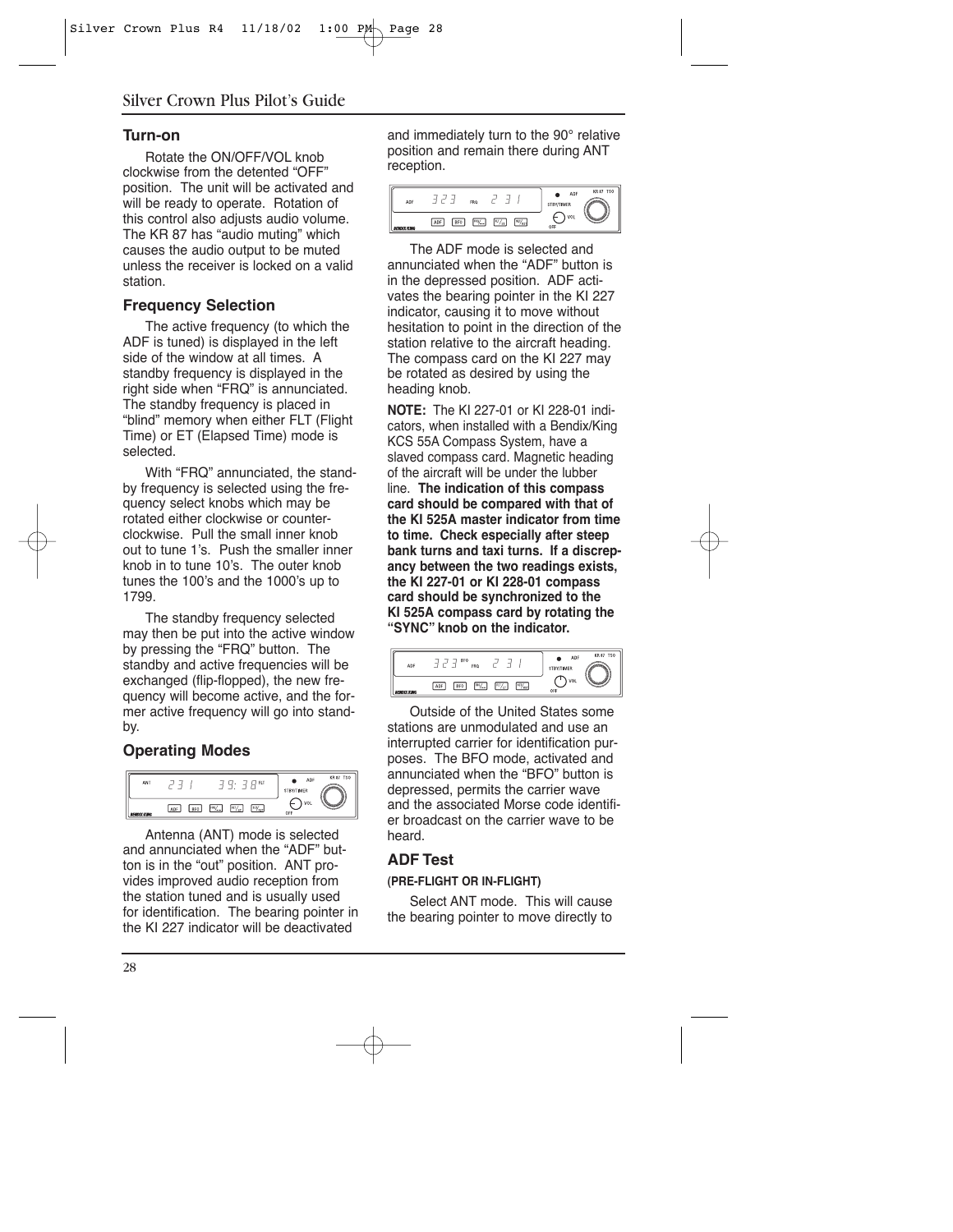the parked 90° position. Make sure the unit is tuned to a usable frequency. Now select ADF mode and the needle should move without hesitation to the station bearing. Excessive sluggishness, wavering or reversals indicate a signal that is too weak or a system malfunction.

## **Operating the Timers**

The flight timer will always be automatically reset to :00 whenever power is interrupted either by the avionics master switch or the unit's ON/OFF switch. An optional external switch may be installed which, when activated, will stop or start the flight timer. This switch would be of use during a nonrefueling stop when resetting the flight timer is not desired. On some aircraft it may be desirable to use the aircraft strut switch instead of a manual switch to stop and start the flight timer. It should be emphasized that the start/stop function will only operate with power applied to the unit. Always read flight time prior to power shutdown.

| ADF                |     |            | <b>FLT</b> |     |                  | ADF<br>STBY/TIMER | <b>KR 87 TSO</b> |
|--------------------|-----|------------|------------|-----|------------------|-------------------|------------------|
| <b>BENDIX KING</b> | ADF | <b>BFO</b> | FFO /<br>7 | Ve. | $W_{\text{LST}}$ | VOL<br>OFF        |                  |

Flight time or elapsed time are displayed and annunciated alternatively by depressing the FLT/ET button. The flight timer continues to count up until the unit is turned off or stopped with an external switch. The elapsed timer may be reset back to :00 by pressing the SET/RST button. It will then start counting up again. (NOTE: pressing the SET/RST button will reset the elapsed timer whether it is being displayed or not.)



**The elapsed timer also has a "count-down" mode.** To enter the countdown mode, the SET/RST button is depressed for about two seconds, or until the "ET" annunciation begins to flash. It is now in the ET set mode, and a time up to 59 minutes, 59 seconds may be preset into the elapsed timer with the concentric knobs. The preset time will be displayed and remain unchanged until SET/RST is pressed again, which will start the elapsed timer counting down from the preset time. When the timer reaches :00 it will start to count up as the display flashes for 15 seconds and an aural alarm, if installed, is activated for about 1 second.

**NOTE:** The standby frequency which is in memory while flight time or elapsed time modes are being displayed may be called back by pressing the FRQ button, then transferred to active use by pressing the FRQ button again.

While FLT or ET is displayed the "in use" frequency on the left side of the window may be changed, by using the frequency select knobs, without any effect on the stored standby frequency or the other modes. This feature is especially useful when searching for stations with unknown frequencies.

## **Erroneous ADF Bearings Due to Radio Frequency Phenomena**

#### **Station Overlap**

In the U.S., the FCC, which assigns AM radio frequencies, occasionally will assign the same frequency to more than one station in an area. Certain conditions, such as Night Effect, may cause signals from such stations to overlap. This should be taken into consideration when using AM broadcast stations for navigation.

Sunspots and atmospheric phenomena may occasionally distort reception so that signals from two stations on the same frequency will overlap. For this reason it is always wise to make positive identification of the station being tuned, by switching the function selector to ANT and listening for station call letters.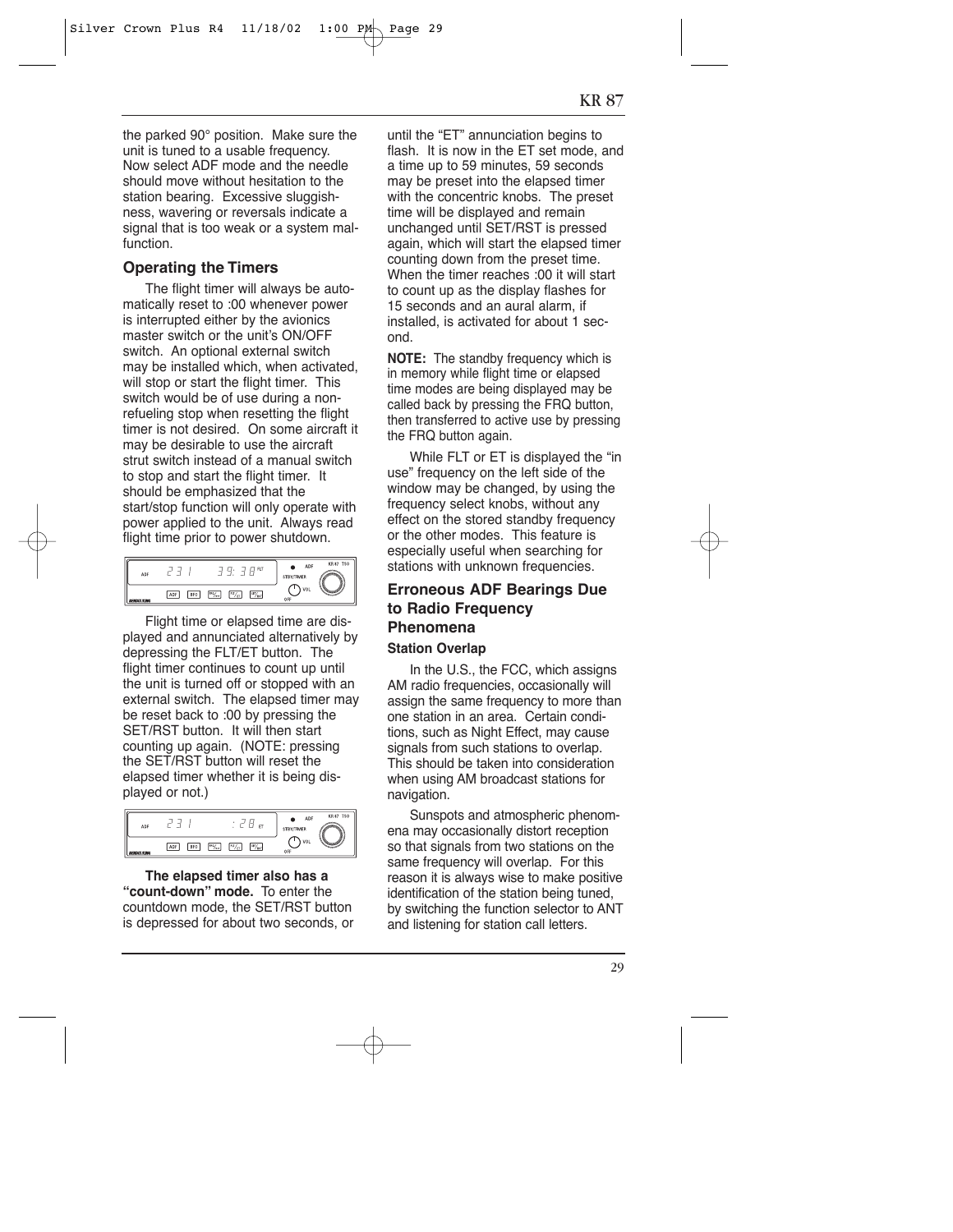#### **Electrical Storms**

In the vicinity of electrical storms, an ADF Indicator pointer tends to swing from the station tuned toward the electrical discharges. Location of the storm can be useful information, but the erratic behavior of the pointer should be taken into account.

#### **Night Effect**

This is a disturbance particularly strong just after sunset and just after dawn. An ADF indicator pointer may swing erratically at these times. If possible, tune to the most powerful station at the lowest frequency. If this is not possible, take the average of pointer oscillations to determine relative station bearing.

#### **Mountain Effect**

Radio waves reflecting from the surface of mountains may cause the pointer to fluctuate or show an erroneous bearing. This should be taken into account when taking bearings over mountainous terrain.

#### **Coastal Refraction**

Radio waves may be refracted when passing from land to sea or when moving parallel to the coastline. This should be taken into account when operating near coastal areas.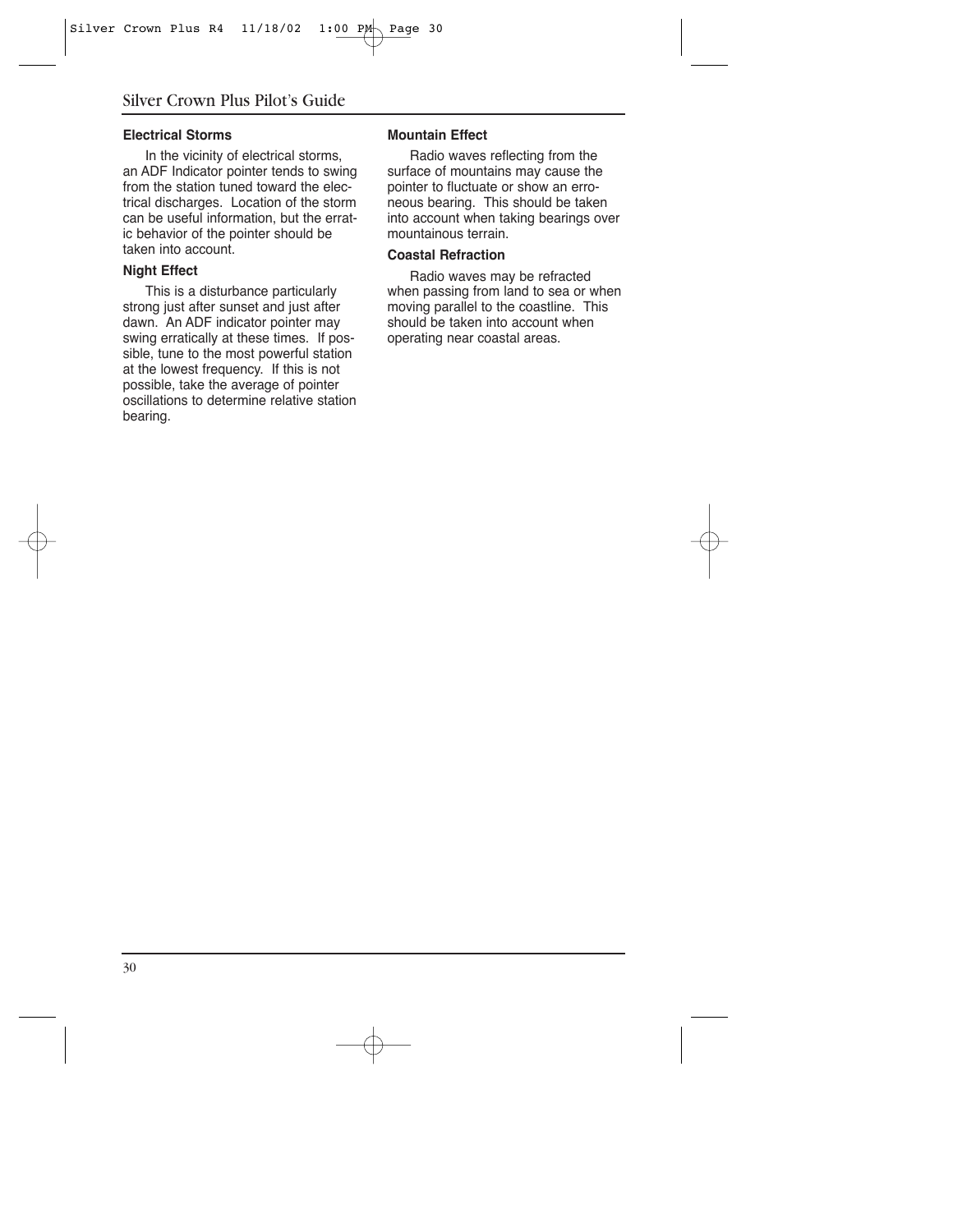# *KT 76C Bendix/King Panel-Mounted Transponder*

# **KT 76C OPERATION**

![](_page_8_Figure_3.jpeg)

## **About Transponders**

Your Honeywell Bendix/King transponder is a radio transmitter and receiver which operates on radar frequencies. Receiving ground radar interrogations at 1030 MHz, it returns a coded response of pulses to groundbased radar on a frequency of 1090 MHz.

As with other Mode A/Mode C transponders, the KT 76C replies with any one of 4,096 codes, which differ in the position and number of pulses transmitted. By "replying" to ground transmissions, your KT 76C enables ATC computers to display aircraft identification, altitude and ground speed on Enroute, Approach or Departure Control radar screens. When the IDENT button is pressed, your aircraft will be positively identified to the Air Traffic Controller.

# **Operating the KT 76C**

Before starting your aircraft's engine, make sure that the KT 76C function selector knob, or your avionics master, is turned to OFF. After engine start, turn the function selector knob to SBY (standby). Give your transponder about 45 seconds to become operational. Select the proper reply code by pressing the desired code entry buttons. The reply code will be displayed in the code window. Before takeoff, rotate the function selector knob to the ALT (altitude) position for Mode C altitude reporting to ATC. If you do not have an encoding altimeter, rotate the function switch to ON for Mode A reporting.

# **Altitude Display**

The KT 76C displays Flight Level Altitude, marked by the letters "FL" and a number in hundreds of feet, on the left side of the display. For example, the reading "FL 065" corresponds to the altitude of 6,500 feet, referenced to 29.92 inches of mercury (or 1013 hP) at sea level. Flight Level Altitude represents "pressure altitude," and should not be confused with true altitude. Please note that the displayed altitude may not agree exactly with the aircraft's altimeter when flying below 18,000 feet, because encoders are preset to 29.92 inches of mercury. An encoder's altitude transmission is automatically corrected for proper altimeter setting by a ground based computer, to present the correct altitude to the controller.